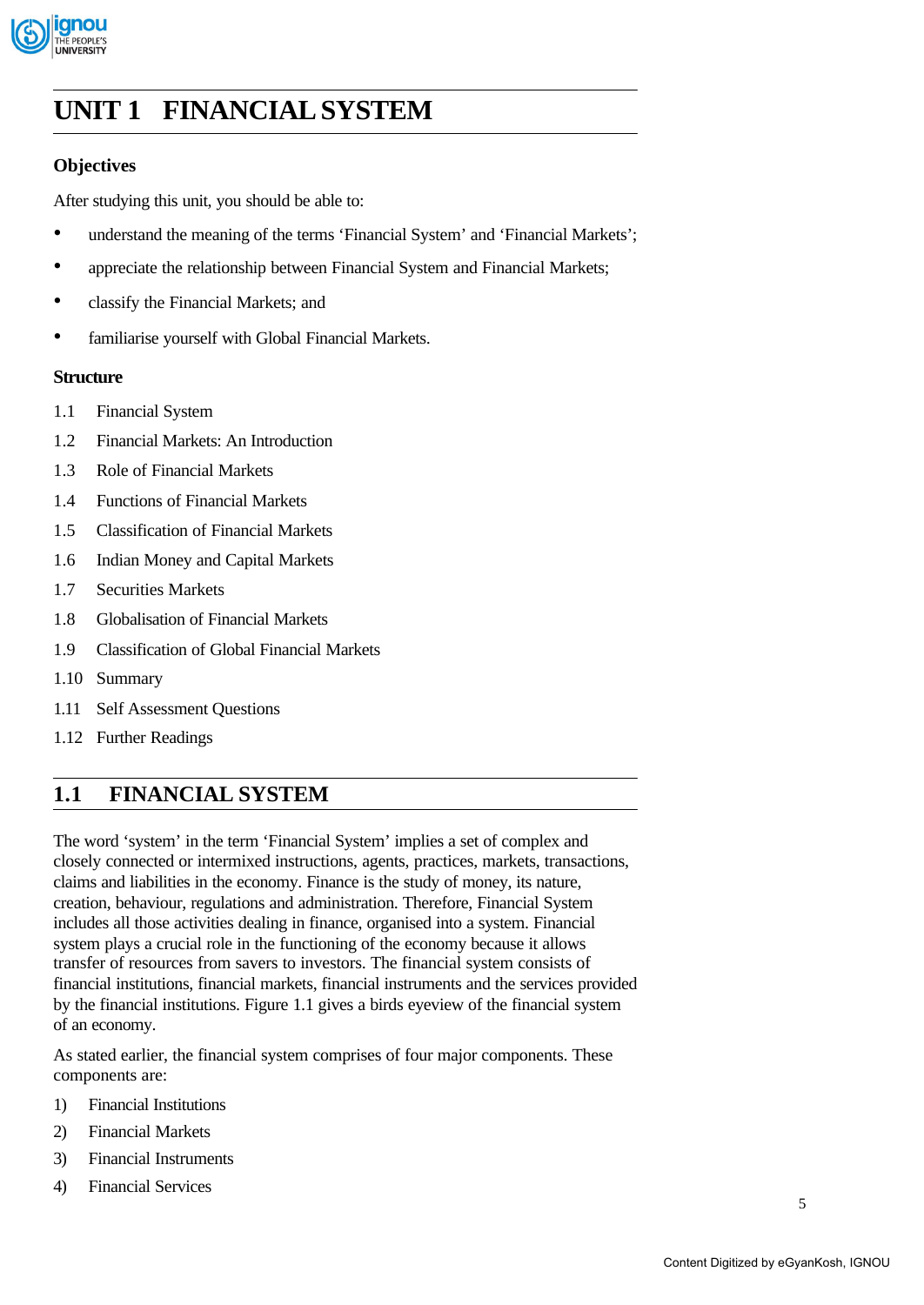

**Financial System, Markets and Services**



**Figure: 1.1 : Financial System-Various Parts and Types of Classification**

**Source:** Bhole, L.M., Financial Institutions and Markets: Structure, Growth and Innovations, Tata McGraw-Hill Publishing Company Ltd., New Delhi

Financial Institutions mobilise the savings either directly or indirectly through financial markets, by using various financial instruments and in the process utilising the services of various financial services providers. Before we go on to the main topic of this course, i.e. Financial Services, let us, briefly, know about the four components of the financial system.

1) **Financial Institutions:** These are institutions which mobilise and transfer the savings or funds from surplus units to deficit units. As can be seen from Figure 1.1 these institutions can be classified into, Regulatory, Intermediaries, Non-intermediaries and Others. These institutions unlike commercial Organisations deal with only financial assets like; deposits, securities, loans, etc. These institutions participate in financial markets and mobilise the savings from the surplus units either directly or indirectly. A detailed discussion on these participant institutions is given in unit 2 of this course.

2) **Financial Markets:** This is a place or mechanism where funds or savings are transferred from surplus units to deficit units. These markets can be broadly classified into money markets and capital markets. Money market deals with short-term claims or financial assets (less than a year) whereas capital markets deal with those financial assets which have maturity period of more than a year This classification is artificial as both these markets perform the same function of transferring surplus funds to needy units. Another classification could be primary markets and secondary' markets. Primary markets deal in new issue of securities whereas secondary markets deal with securities which are already issued and available in the market. Primary markets by issuing new securities mobilise the savings directly. Secondary markets provide liquidity to the securities and thereby indirectly help in mobilising the savings. A detailed discussion on the financial markets is available in subsequent sections of this unit itself.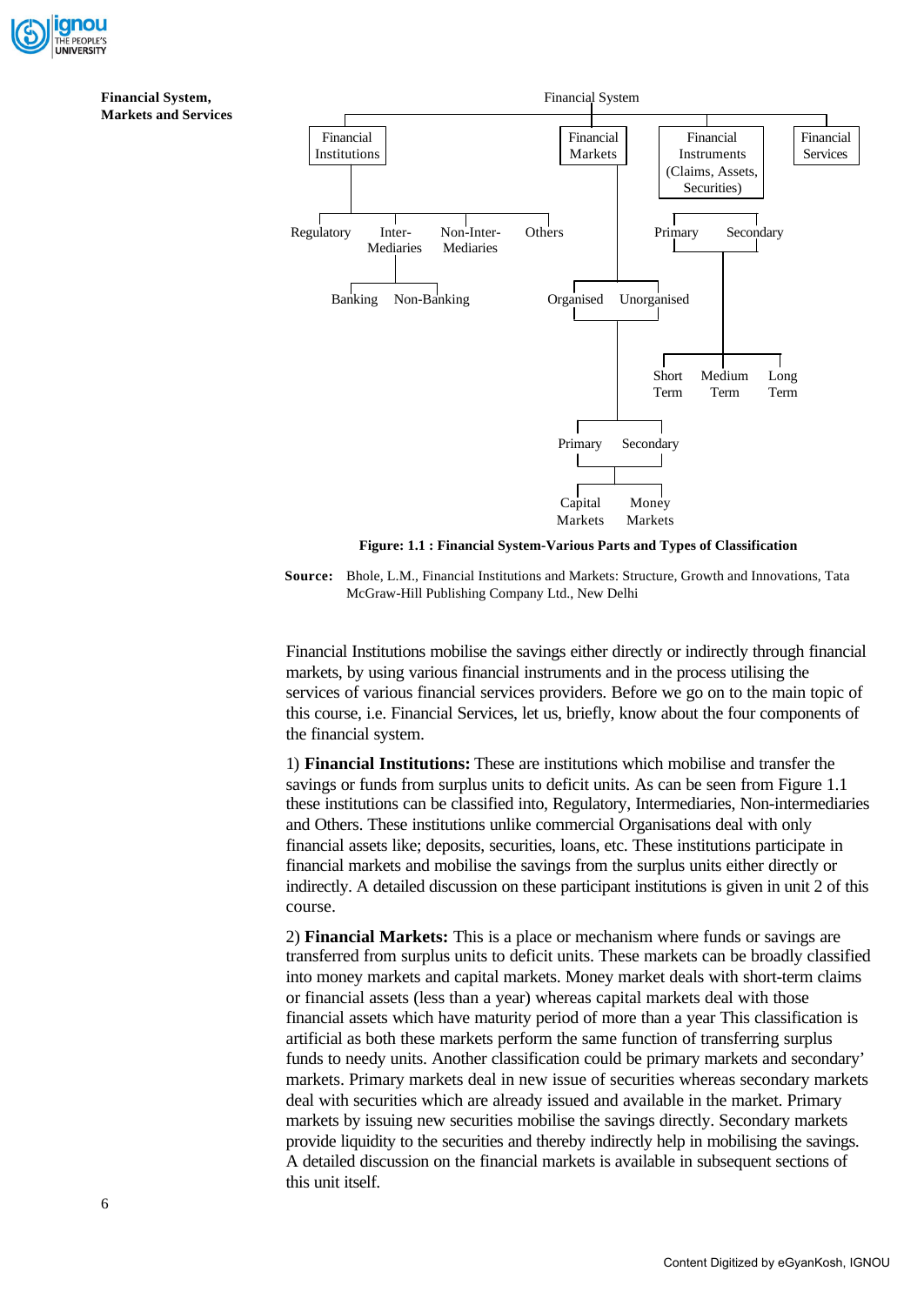

3) **Financial Instruments:** As already stated, the commodities that are traded or **Financial System** dealt in a financial market are financial assets or securities or financial instruments. There is a variety of securities in the financial markets as the requirements of lenders and borrowers are varied. Financial assets represent a claim on the repayment of principal at a future date and/or payment of a periodic or terminal sum in the form of interest or dividend. Some of the examples of these financial instruments are equity shares, preference shares debentures, bonds, etc.

4) **Financial Services:** Financial services include the services offered by both types of companies – Asset Management Companies and Liability Management Companies. The former include the leasing companies, mutual funds, merchant bankers, issue/portfolio managers. The latter comprises the bill discounting houses and acceptance houses. The financial services help not only to raise the required funds but also ensure their efficient deployment. They help to decide the financing mix and extend their services upto the stage of servicing of lenders. In order to ensure an efficient management of funds, services such as bill discounting, factoring of debtors, parking of short term funds in the money market, e-commerce and securitisation of debts are provided by the financial services firms. Besides banking and insurance, this sector provides specialised services such as credit rating, venture capital financing, lease financing, factoring, mutual funds, merchant banking, stock lending, depository, credit cards, housing finance, book building, etc. These services are provided by stock exchanges, specialised and general financial institutions, banks and insurance companies, and are regulated by the Securities and Exchange Board of India (SEBI), Reserve Bank of India and the Department of Banking and Insurance, Government of India, through a plethora of legislations. As the main focus of this course is on financial services, you will have an opportunity to know more about these financial service companies and the services offered by them in the subsequent Units and Blocks.

Financial institutions and financial markets facilitate the functioning of the financial system through financial instruments. In order to fulfil the tasks assigned, they require a number of services of financial nature. Financial services are, therefore, regarded as the fourth element of the financial system. An efficient and well ordered functioning of the financial system depends a great deal on the range of financial services extended by the providers and their efficiency and effectiveness.

## **1.2 FINANCIAL MARKETS : AN INTRODUCTION**

The term 'market' usually brings to mind a geographical place where people exchange goods and services. However, it is a narrow view of market and does not reflect that the term market includes mechanisms also. Financial market, like any other market; facilitates the exchange of financial assets among the dealers. In other words, it refers to place or mechanism where financial assets are sold and purchased. Further, financial market transaction may be at specific place or location, e.g. stock exchange or the same may be just through a particular mechanism like telephone, telex, or any other electronic media.

Financial markets facilitate trading in financial assets. These assets are also referred to as financial instruments or securities. Unlike goods or services, financial assets are not consumed. These are claims against the money and enable their holders, upon disposing off the claims, to obtain consumable goods or services. Since financial assets are not consumed, what is bought and sold is their use for a particular period of time.

In other markets, goods and services are exchanged through price mechanism. Similarly in the financial markets, the price for the use of investible funds is the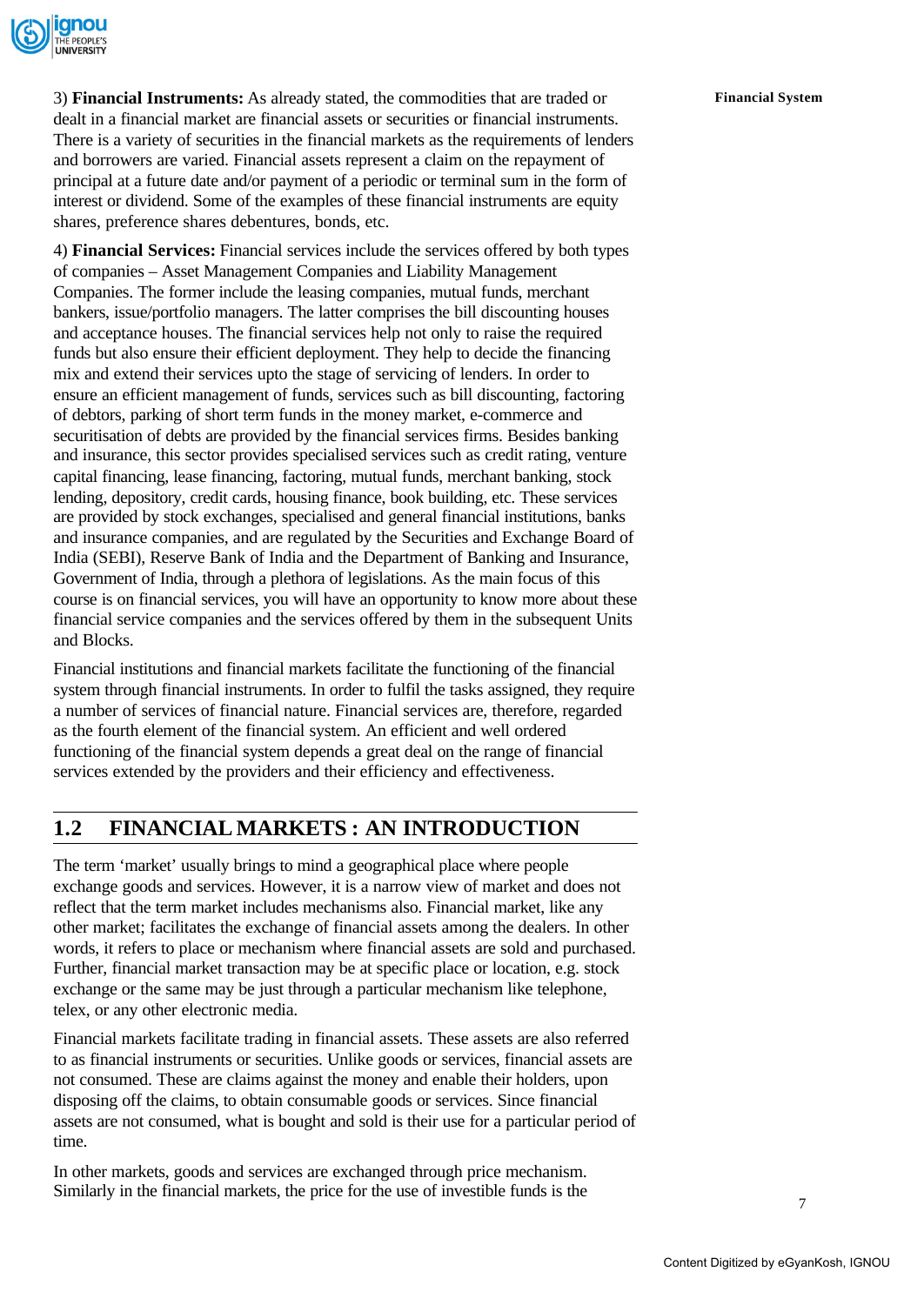

interest paid on a loan. The interest payable depends upon various factors like; size of the fund, length of the period of loan, risk involved, etc. Thus, the rate of interest, often known *as discount rate,* is the rate charged to obtain present funds in exchange for future funds.

## **1.3 ROLE OF FINANCIAL MARKETS**

All the countries, irrespective of their state of development, need funds for their economic development and growth. In the economy, these funds are obtained from the savers or 'surplus units (the units which have more income than their consumption) which may be household individuals, business firms, public sector units, Central Government, State Governments, Local Governments, Semi-Governments, etc. There are certain investors or deficit units whose consumption or investment is more than their current income. Therefore, Financial markets play a significant role in transferring these surplus from savers (lenders) to 'borrowers (investors). This process is known as 'transmission mechanism'.

In an economy, flow of surplus funds from surplus units to deficit units is essential for desired achievement of national goals and priorities. Thus, this flow must be in right direction and for productive purposes. For this, appropriate financial instruments and opportunities must be available. The financial markets provide the platform for such flow' where each saver can find and exchange the appropriate financial assets as per his requirement. So, the efficiency of financial market depends upon how efficiently the flow of funds is managed in an economy. Further, the financial market must induce people to become producers/entrepreneurs and motivate individuals and institutions to save more.



**Figure : 1.2: Flow of funds from lenders to borrowers**

The Figure 1.2 is simplified form of the flow of funds from saving-surplus units (ultimate lenders) to saving-deficit units (ultimate borrowers). The flow of funds move from left to right, either directly though financial markets or indirectly through financial institutions. Against such flow, the ultimate borrowers issue the liabilities (also known as primary securities) to the ultimate lenders.

The financial markets not only help in the fast growth of industry and economy but also contribute to the society's well being and raising of the standard of living. So financial markets should grow at a fast rate. Moreover, they should be efficient and more diversified. As rightly pointed out by a financial expert, "The more varied the vehicle by which savings can flow from ultimate savers to ultimate users of funds, the more efficient the financial markets or an economy tend to be".

In brief, the financial market plays a significant role in the allocation of the economy's savings in efficient production of goods and services, and thus, assist in achieving the desired national objectives.'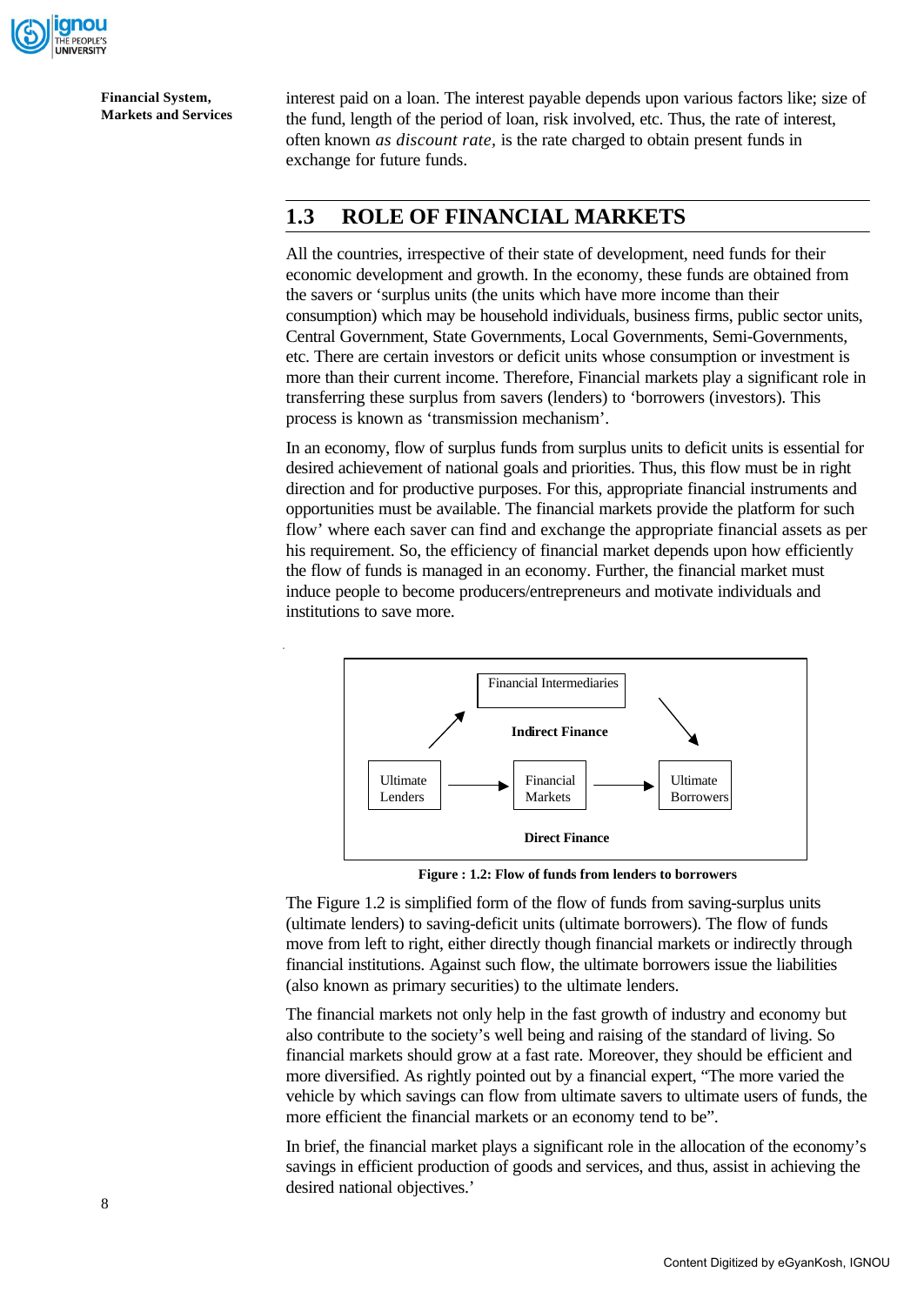

# **Financial System 1.4 FUNCTIONS OF FINANCIAL MARKETS**

Functions of a financial market can be classified into two categories: Economic Functions, and Financial Functions.

### **a) Economic Functions**

- It facilitates the transfer of real economic resources from lenders to ultimate borrowers.
- Lenders earn interest/dividend on their surplus invisible funds, thereby increasing their earnings, and as a result, enhancing national income finally. .
- Borrowers will have to use borrowed funds productively, if invested in new assets, and hence increasing their income and gross national products finally.
- By facilitating transfer of real resources, it serves the economy and finally the welfare of the general public.
- It provides a channel through which new savings flow into capital formation of a country.

#### **b) Financial Functions**

- It provides the borrowers with funds which they need to carry out their plans.
- It provides the lenders with earning assets so that their wealth may be held in a productive form without the necessity of direct ownership of real assets.
- It provides liquidity in the market through which the claims against money can be resold at any time, and thus, reconverting them into current funds.

In addition to the above, the financial markets perform three more economic functions:

*First*, the interaction of buyers and sellers in a financial market determines the price of the traded asset; or equivalently, the required return on a financial asset is determined. The inducement for firms to acquire funds depends on the required rate of return that investors demand, and it is this feature of financial markets that signals how the funds in the economy should be allocated among financial assets. This is called the price discovered process.

*Second*, financial markets provide a mechanism for an investor to sell a financial asset. Because of this feature, it is said that a financial market offers liquidity, an attractive feature when circumstances either force or motivate an investor to sell. In the absence of liquidity, the owner will be forced to hold a debt instrument till it matures and an equity instrument till the company is, either voluntarily or otherwise, liquidated. While all financial markets provide some form of liquidity, the degree of liquidity is one of the factors that characterise different markets.

The *third* economic function of a financial market is that it reduces the search and information costs of transacting. Search costs represent explicit cost, such as the money spent to advertise the desire to sell or purchase a financial asset, the implicit costs such as the value of time spent in locating a counterpart. The presence of some form of organised financial market reduces search costs. Information costs are those entailed with assessing the investment merits of a financial asset, that is, the amount and the likelihood of the cash flow expected to be generated. In an efficient market, prices reflect the aggregate information collected by all market participants.

The financial markets not only help in transfer of savings from new industry/ production, but also provide opportunities for financial investment, to earn income on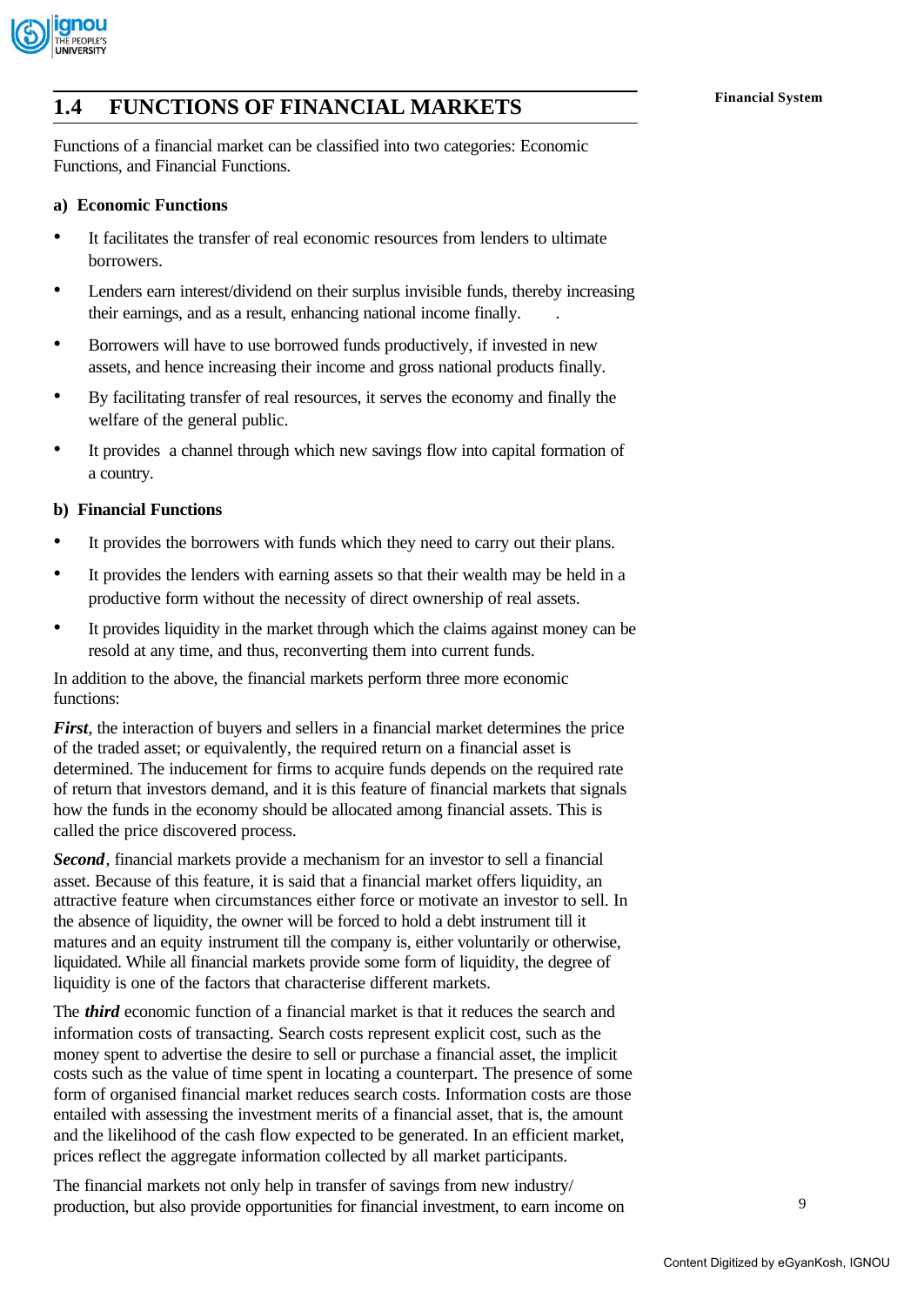

surplus. In other words, these markets perform both financial and non-financial functions. The financial markets enable financing of not only physical capital formation, i.e., tangible fixed assets and inventories, but also of consumption expenditure. That's why, financial markets manage the flow of funds not only between individual savers and investors but also between institutional savers and investors.

### **Activity 1**

i) What do you mean by the term Financial Market?

 ...................................................................................................................... .................................................................................................................... .................................................................................................................... ii) List out the economic and Financial Functions of a financial market? .................................................................................................................... ....................................................................................................................

....................................................................................................................

# **1.5 CLASSIFICATION OF FINANCIAL MARKETS**

The financial market comprises: all banking and non-banking financial institutions, procedure and practices followed in these markets, and financial instruments for facilitating the flow of funds. The classification of financial markets in an economy is shown in Figure 1.3. From the Figure 1.3, you can see two classification of financial markets. They are:

- 1) Primary and Secondary Markets; and
- 2) Money and Capital Market.



**Figure 1.3 : Structure of Financial Market**

#### 1) **Primary and Secondary Markets**

Primary market deals with the new issues of securities while the markets for existing claims (financial assets) are known as Secondary Markets. In the primary market, the government or corporate sector issues securities that change hands from the issuer to owner. In a secondary market, there is no additional flow of funds for further investments. The transactions in the secondary market do not result in fresh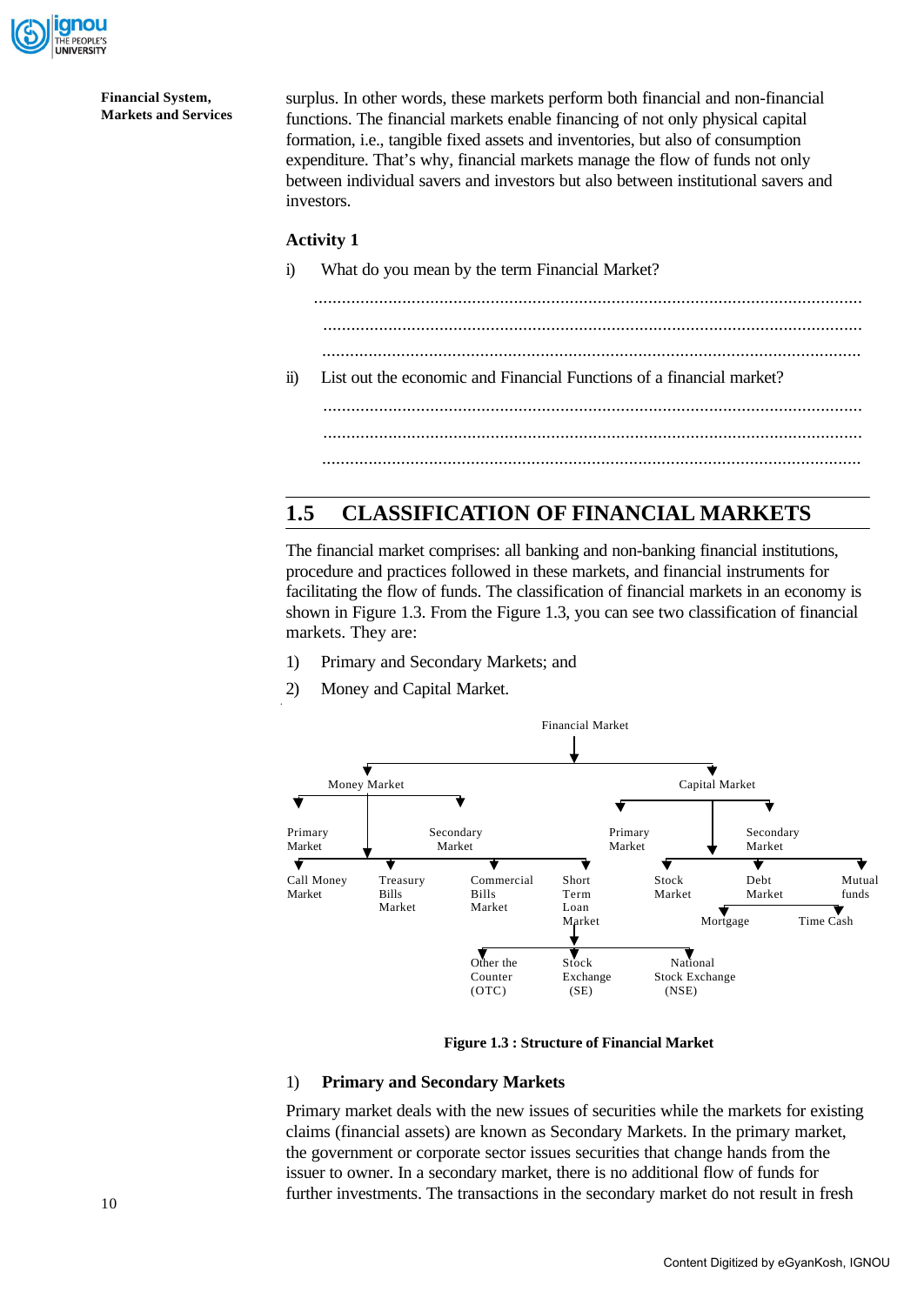

capital being made available to the producers as they deal in existing securities. The **Financial System** secondary market renders a very important service to them.

If there is no active secondary market, most of the long term industrial securities would become nearly permanent investment in the hands of investors. Without organised market, the investors would have to make personal efforts for the sale and purchase of their securities. In the case of an inactive secondary market, the sellers would have to incur losses because true worth of the securities is not known. If there is no liquidity and marketability then investors would not have invested their funds in the securities. Consequently, the companies would have faced a lot of problems in raising funds by issuing shares and debentures. Consequently the level of industrial development would have been lower. Thus, active secondary market stimulates the activity in the primary market also. The level of development in the secondary market determines the efficiency and growth of the primary market.

### 2) **Money and Capital Markets**

**a)** *Money Market :* The money market is the place or mechanism where short term instruments that mature in a year or earlier are traded. The money market facilitates short-term financing and assures the liquidity of short-term financial assets. The money market is a main place for Central bank activities. The money market is significant in indicating changes in short-term interest rates, monetary policy and availability of short-term credit.

The focus of money market is on providing a means by which individuals, institutions and government are able to rapidly adjust their actual liquidity position to the amount desired. It is a medium through which holders of temporary cash surpluses meet those with temporary cash deficits. Hence, an individual with a temporary excess of investible funds is able to use the money market as a place, where his funds may be stored/invested for a short period of time and yield return on them. Similarly, individuals, institutions and government with a temporary shortfall of liquidity can raise funds in the money market for a short period of time. The money market assures borrowers that they can obtain short-term funds quickly and it assures lenders that they can convert their short term financial assets into cash. The central bank which is responsible for regulating and controlling the money supply in economy conducts most of its operations in the money market. The risk of capital losses (money risk) and risk of default are minimised in the money market. Money risk is low because the money market instruments are short-term in nature. This is so, because a change in interest rates does not effect their prices very much as the assured maturity is discounted over a short period of time. The risk of default or credit risk is low because money market instruments are mostly the liabilities of the government, central bank and commercial banks.

Money market meets the working capital requirements of industry, trade and commerce. Long term requirements of industries are not met by the money market instruments. The money market consists of specialised sub-markets and it consists of central banks, commercial banks, cooperative banks, saving banks, discount houses, acceptance houses, bill market, bullion market, etc. Some of the institutions may not be developed in money markets in some countries. The central bank occupies a pivotal position in the money market. It is regarded as 'presiding deity' of money markets. Its function is not only that of a watchdog of the monetary system but also of a promotional and development banker. The Central bank through quantitative credit control measures like bank rate, open market operations, reserves ratio and qualitative controls like; margin requirements, moral suasion, consumer credit control, regulates money and credit supply in a country.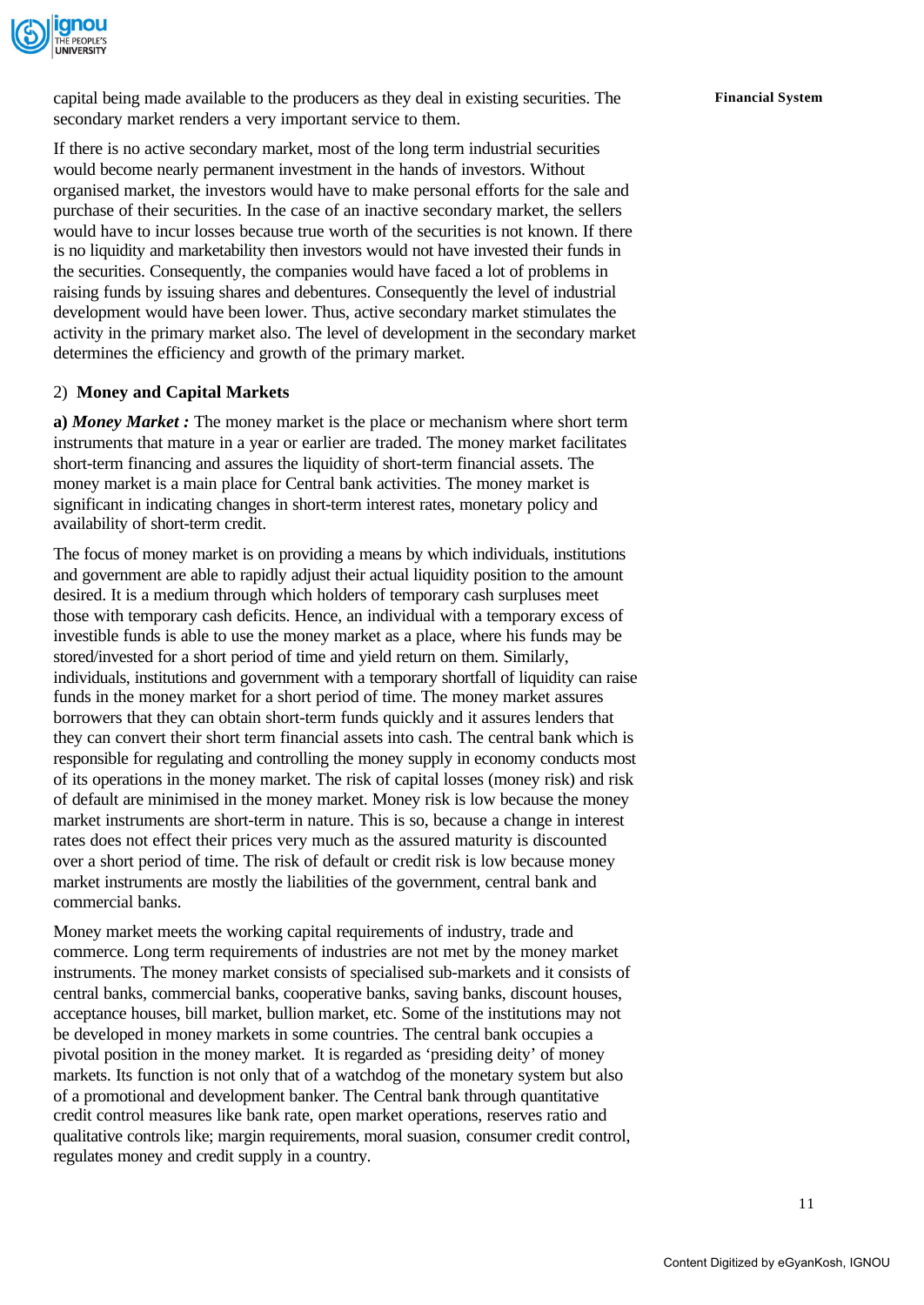

The existence of a well-developed money market ensures that the money market instruments can be conveniently converted into money without incurring much losses. The money market provides various kinds' of credit instruments which suits the various investors and thus augment the supply of funds.

**b)** *Capital Market :* Capital market is a market in which lenders or investors provide long term funds in exchange for financial assets offered by borrowers or holders. The primary purpose of capital market is to direct the flow of savings into long term investments (mostly for a period of one year and above). The distinction between the money and capital market is based on the difference in the period of maturity of the financial assets. The distinction of one year between money and capital market is arbitrary but one year dividing point is mostly accepted. The demand for long term funds comes from individuals, institutions, central government, state-governments, local self-government and private corporate sector. Funds are raised through issue of shares, debentures and bonds which constitute the new issue market. Apart from raising funds directly from savers, the deficit units obtain long term funds from public financial institutions and investment institutions also. The supply of funds mainly comes from individuals (household sector), institutions, banks and industrial financial institutions.

The capital market plays a significant role in the financial system. Savings and investment are vital for economic development and growth of an economy. Generally, units which save and invest are different, capital market provides a bridge by which savings of surplus units are transmitted into long term investments by deficit units.

The pace of economic development alongwith other things depends upon the rate of long term investment and capital formation in a country. The rate of capital formation depends upon the rate of savings, rate of investment and financial markets. The capital market plays a vital role in mobilising the savings and making them available to the enterprising investors. The primary capital market helps government and industrial concerns in raising funds by issuing various kinds of securities. The secondary market provides liquidity to the outstanding/existing securities.

An active capital market; through its price mechanism allocates the scarce financial resources to the most productive uses at a low cost. The system of allocation of funds works through incentives and penalties. Usually, the cost of capital is comparatively low for the large and efficient companies as their securities are subject to lesser risk. Share of high growth companies command a premium in the market while the companies with poor performance face problems in selling their securities and may have to issue securities at a discount to raise additional funds. The specified shares are much/more attractive than the non-specified shares.

As you can see from Figure 1.3, there exists a primary and secondary market for moneymarket instruments. Similarly there exists a primary and secondary market for capital market instruments. All securities whether short-term or long-term are initially traded in the primary market and then in the secondary market.

### **Comparison of Money Market and Capital Market**

Money Markets and Capital markets differ in a number of respects. Money market primarily exists as a means of liquidity adjustment. In contrast, capital markets principal function is to serve as a link between long term investors and long term borrowers.

Money markets and Capital market instruments also differ in terms of risk. Money market instruments generally carry low default (credit risk) and low market risk. Money market financial instruments are of high quality and short maturity which reduces the price fluctuations because of changes in interest rate. In contrast, both default and market risk in capital market instruments are often substantial. Capital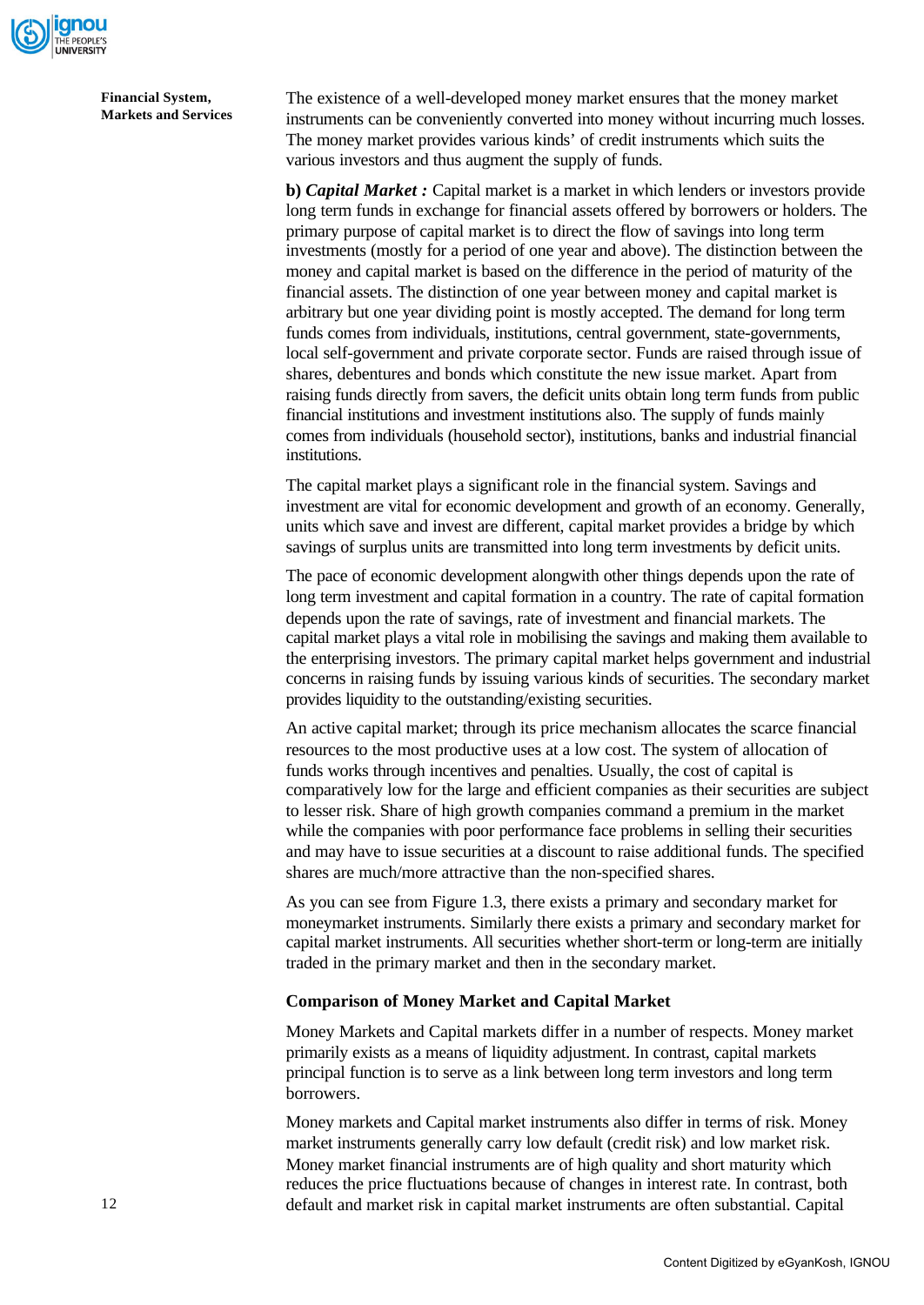

market instruments include bonds, debentures, preference shares and equity shares. **Financial System** Investment in equity issues are much more risky in comparison to the debentures of same company. The quality of debt instruments, risk wise, ranges from government securities and highly rated corporate issues with limited default risk to unrated bonds and debentures of small and new ventures with substantial default risk. In addition, capital market instruments are long term in nature, with the result that interest rate risk, purchasing power risk, market risk, financial risk and business risk also rises in these instruments.

Money market is dominated by one set of financial institutions, i.e., commercial banks and the central bank. Commercial bank's activities are subject to monetary control. The rates and prices of capital market instruments are much more complex. In capital market, no single institution may dominate the market as commercial banks dominate in money market. No doubt, certain monetary policy influences are transmitted to capital market. This market is comparatively more sensitive to inflationary pressures, corporate profits and liquidity, business activity, economic, social and political environment of a country.

The money market instruments are short term in nature and their maturity is measured in days, weeks or months. Maturity period of capital market instruments is comparatively long and is usually measured in years and the instruments like equity shares have no defined maturity period till the company is going on.

There is no essential difference between capital and money markets regarding transferring of resources as both perform the same functions, i.e., transferring resources from the economic surplus units to deficit units. There is a close nexus between money and capital markets. Commercial banks are active in money market while non-banking financial institutions and public financial institutions are active in capital market. There is a considerable degree of overlap in the function of different financial institutions, e.g., commercial banks are primarily short term lenders (financing working capital) they also make a considerable volume of term loans having a maturity period of more than one year. Non-banking financial institutions are primarily long term lenders, they all have the need for participation to a limited degree in money market in order to adjust their liquidity positions. Financial institutions operate on both sides of the market borrowing and lending and participate in both money and capital market.

There is a substantial flow of funds between capital and money markets. This is because lenders and borrowers of funds have access to both capital and money market. Most of the suppliers of funds prefer to operate in both the markets. Within the framework of their investment policies, they have an access to both the markets and they invest where the best opportunities exist. Investors simultaneously invest in various investment opportunities like; savings bank, units, fixed deposits, national saving certificate schemes, life insurance, government and industrial securities, real estate, bullion, etc. Short and long term rates of interest are interdependent. Generally, rise in interest rate in money market influences long term interest rates also. Hence, in practice it is difficult to categories the institutions as belonging to money or capital market.

### **Activity 2**

Identify the various Sub-Markets in the Financial Market.

............................................................................................................................... ............................................................................................................................... ............................................................................................................................... ...............................................................................................................................

13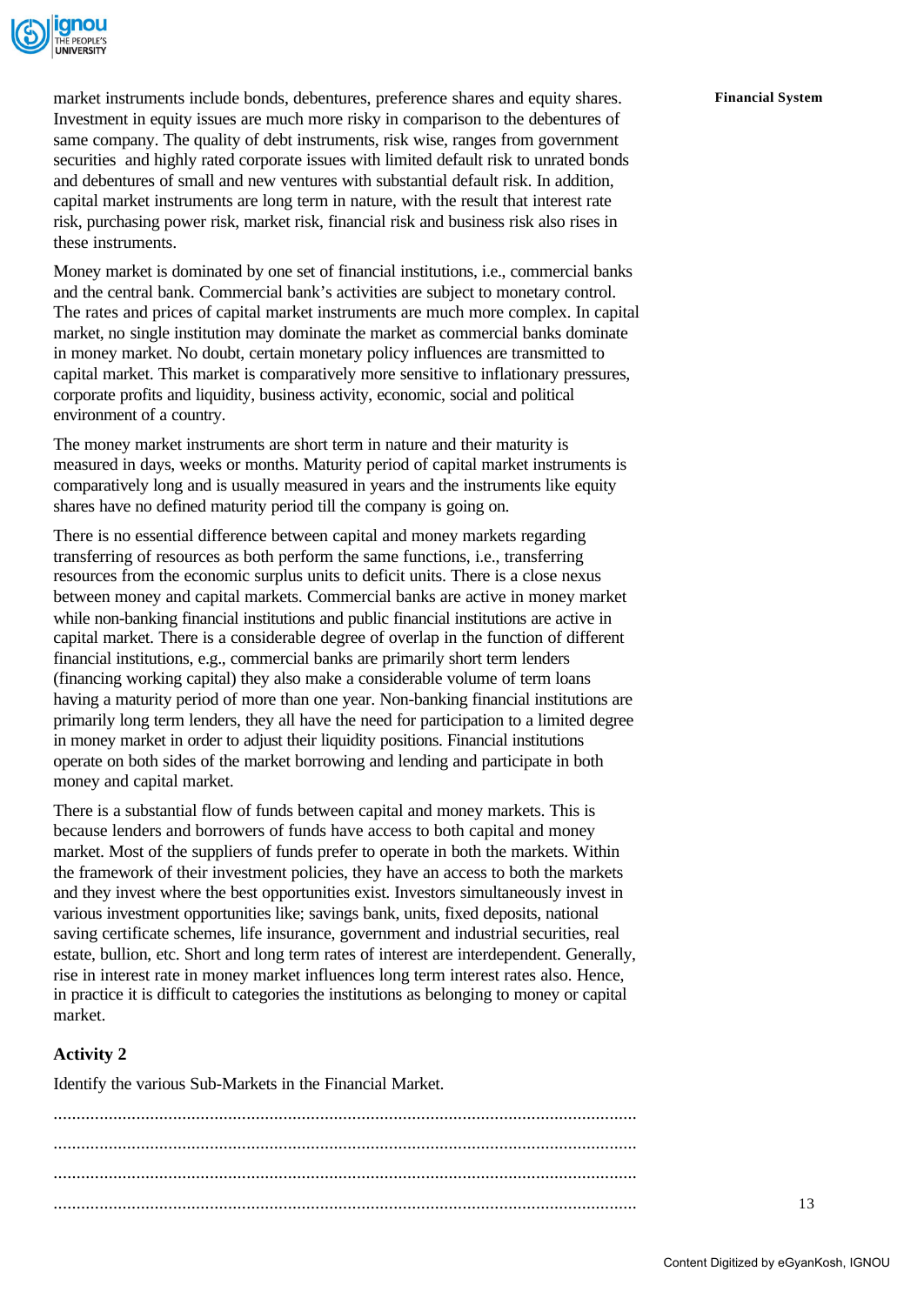

| <b>Financial System,</b><br><b>Markets and Services</b> | Differentiate between:<br>i) Money Market and Capital Market. |
|---------------------------------------------------------|---------------------------------------------------------------|
|                                                         |                                                               |
|                                                         | ii) Primary Market and Secondary Market.                      |
|                                                         |                                                               |
|                                                         |                                                               |

## **1.6 INDIAN MONEYAND CAPITAL MARKETS**

### **a) Indian Money Market**

The Indian Money Market is divided into organised and unorganised markets. The unorganised money market consists of indigenous bankers and money lenders. The unorganised money market differs from organised market in many respects like organisation, operations, interest rate structure, etc. The indigenous bankers and money lenders are active in the small towns and villages, and partly in big cities, where farmers, artisans, small traders does not have an access to the modern banks. Generally, they advance loan against collateral security and/or to people who are personally known to them. They are outside the control of the Central Bank. The rates of interest differ in the unorganised sector from those in the organised sector.

The organised money market in India consists of Reserve Bank of India, State Bank of India and its subsidiaries, commercial banks, finance corporations, bill market and bullion market. Mumbai, Kolkata and Delhi are the principal centers of the organised money markets. The presence of head office of Reserve Bank of India, some of the commercial banks, leading stock exchanges, well organised market for gilt edged securities, bullion market have made Mumbai the prominent centre of finance.

The banking system is the most dominant force in the Indian money market. The banks can be broadly classified into two parts: scheduled banks and non-scheduled banks. The scheduled banks consist of state cooperative banks and scheduled commercial banks. Scheduled commercial banks comprise both foreign banks and Indian banks. The scheduled banks have both public sector banks and private sector banks. The scheduled banks, constitute the largest banking group in terms of offices/ branches, deposits and advances in India. The share of non-scheduled banks is very small in term of aforementioned banking indicators. Within the Scheduled commercial banks the public sector banks, i.e., State Bank of India and its subsidiaries, and twenty nationalised banks account for the major portion of the banking business and State Bank of India is the biggest bank among the public sector banks. Thus, government owns the major part of the banking business in India.

The nationalisation of major 14 banks in July, 1969, whose deposits were more than Rs. 50 crores, failed to solve some of the problems of rural finance. A new category of banks called Regional Rural Banks (RRBs) was conceived in 1976. The Regional Rural Banks are primarily sponsored by commercial banks. Their primary objective is to provide credit for agriculture purpose, to small entrepreneurs engaged in trade and industry and other productive activities in rural areas. They also cater to the needs of weaker sections of the society.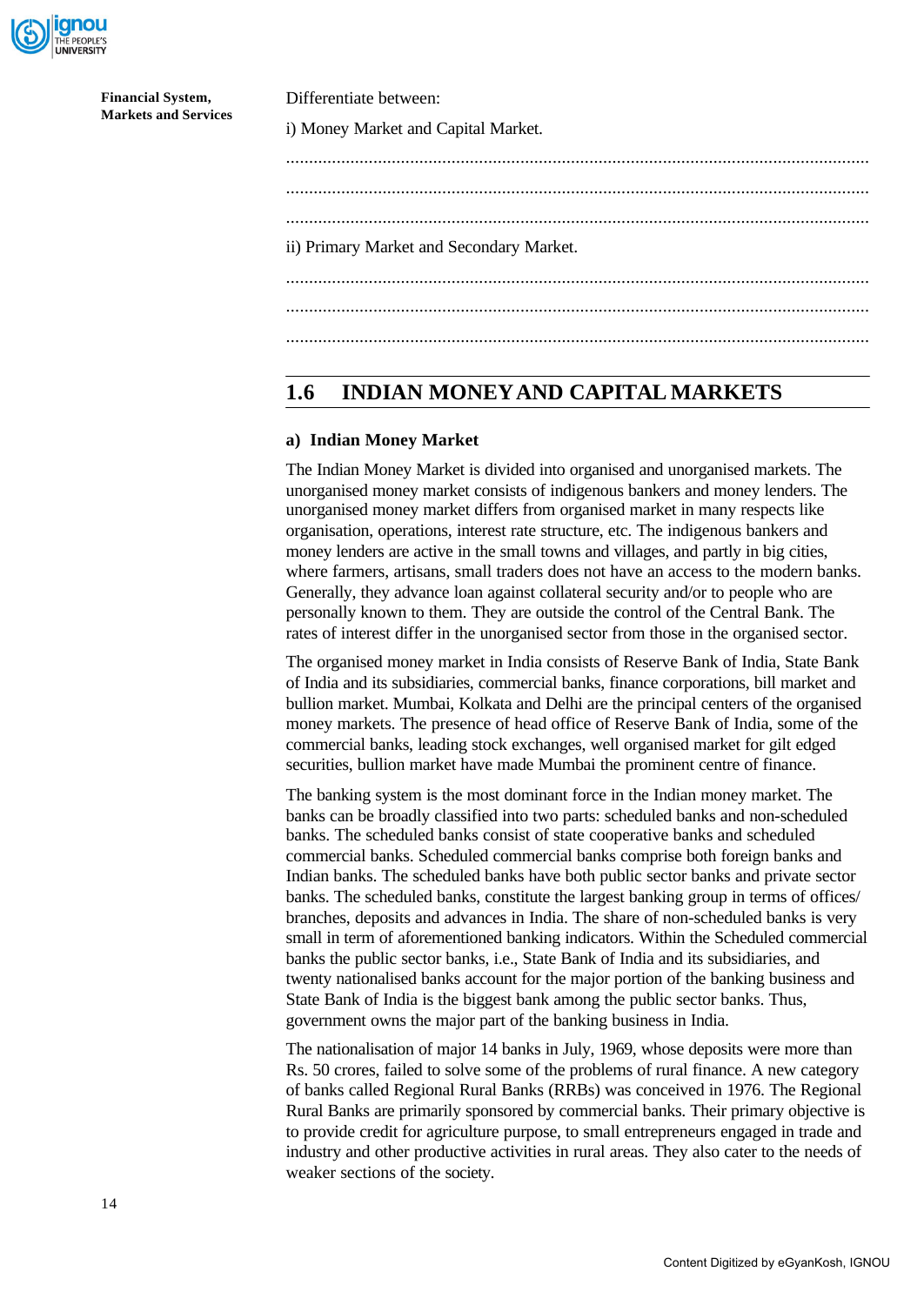

The Reserve Bank of India, being the Central Bank in India occupies the pivotal **Financial System** position in the organised money market. The Reserve Bank of India, has wide powers to control money and credit through various monetary and credit instruments. Figure 1.4 provides a view of Indian Organised Money Market.



**Figure 1.4: Indian Organised Money Market**

The committee to review the working of the monetary system (Chakravarty Committee) observed that the Reserve Bank of India has the responsibility to stabilise the domestic economy, but it does not enjoy 'authority' and autonomy commensurate with that responsibility. The Reserve Bank of India's authority is curbed by the directives and guidelines from the Ministry of Finance.

The banks, in India, also participated in the anti-poverty programmes like; Integrated Rural Development Programme (IRDP), Training of Rural Youth for Self-Employment (TRYSEM), Scheme for Self-Employment to Educated Unemployed Youth (SEEUY), Scheme of Self-employment Programme for Urban Poor (SEPUP).

### **b) Indian Capital Market**

Like money market, the capital market in India is also divided into the organised and unorganised sectors. Indigenous bankers and money lenders constitute the unorganised sector of the capital market. The organised capital market consists of non-banking institutions and public financial institutions. The development banks alongwith finance provide consultancy, technical know-how and training, i.e. finance and promotion simultaneously. Thus, development banks are considered as 'gap fillers'.

The development banks derive most of their funds from the government and the Central Bank of the country. They were not strongly linked with the saving units in our economy but recently they have changed their strategy. In a developing country like India, where there exist certain bottlenecks, the development banks perform the following tasks:

- a) Stimulating the capital market;
- b) Providing risk capital and seed capital;
- c) Direct subscription and underwriting the issues;
- d) Promoting broad-based entrepreneurship;
- e) Encourage new industries, modernising the existing industries, encouraging export promotion and import substitution industries; and
- f) Promoting backward area and regional development.

After independence, the first development bank, Industrial Finance Corporation of India (IFCI) was established in 1948. At the same time, the necessity to establish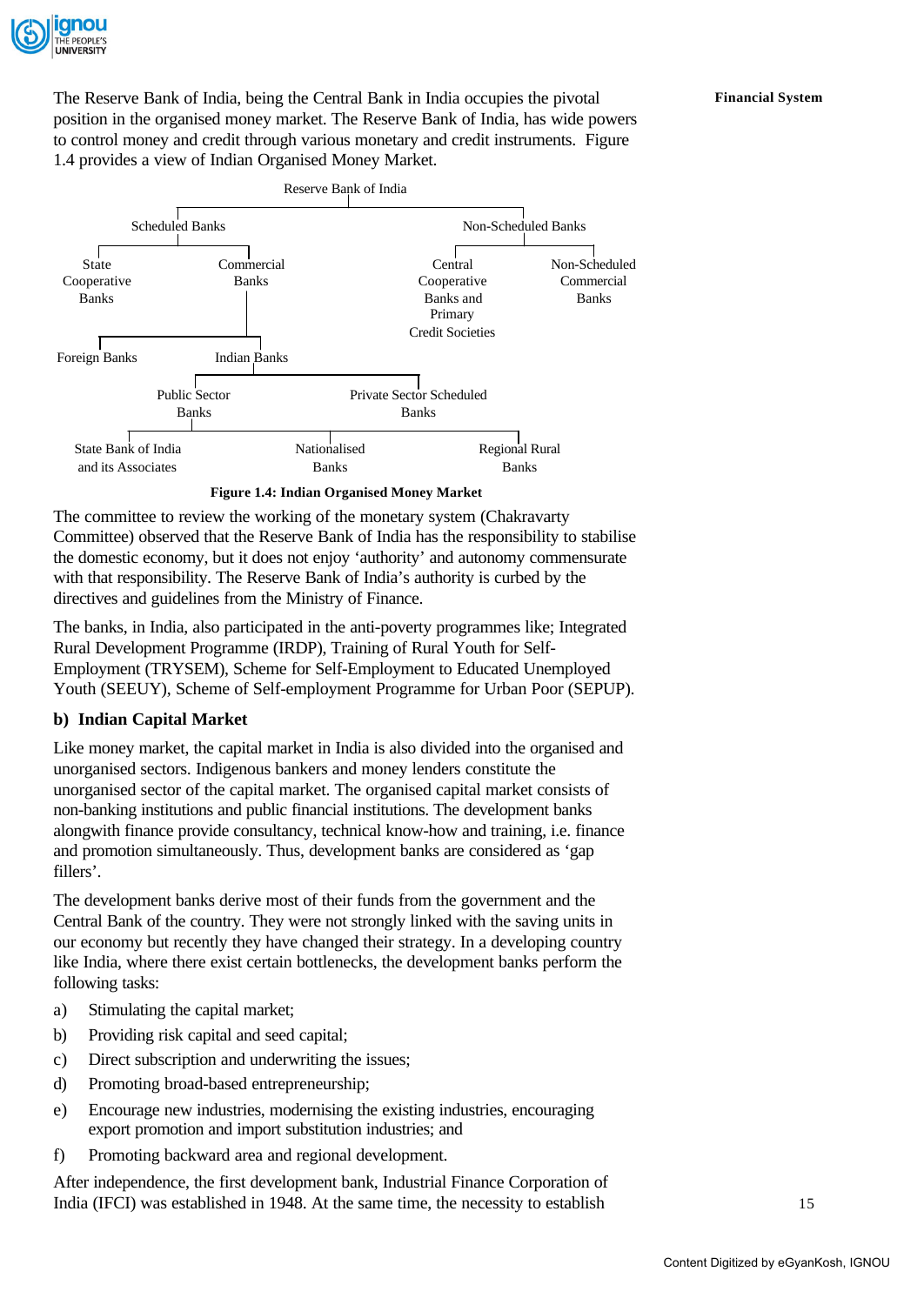

similar institutions was recognised at provincial levels and to facilitate the setting up of such institutions, the State Financial Corporation (SFC) Act was passed in 1951. In 1955, the Industrial Credit and Investment Corporation of India (ICICI) was established with the main object to enlarge underwriting facilities for public issue of capital, foreign currency loans and direct subscription to share and debentures. At the state level, after 1960, a number of state governments set up SIDCs to undertake developmental and promotional function. In 1964, the Industrial Development Bank of India (IDBI) was established to operate as the central coordinating agency for industrial finance. Apart from these development banks, non-banking institutions like; Unit Trust of lndia (UTI), Life Insurance Corporation of India (LIC), General Insurance Corporation (GIC), Investment Companies, the Financing and the Leasing Companies are also actively participating in the capital market.

In order to provide a forceful direction to the process of rural development, the National Bank for Agriculture and Rural Development (NABARD) was established in 1982. The Export-Import Bank of India (EXIM Bank) was also established in 1982 to cater to the financial needs of the importers and exporters for financing international trade. Figure 1.5 presents a picture of Indian Financial Market.

#### **Figure 1.5: Financial Market in India**



Organised Sector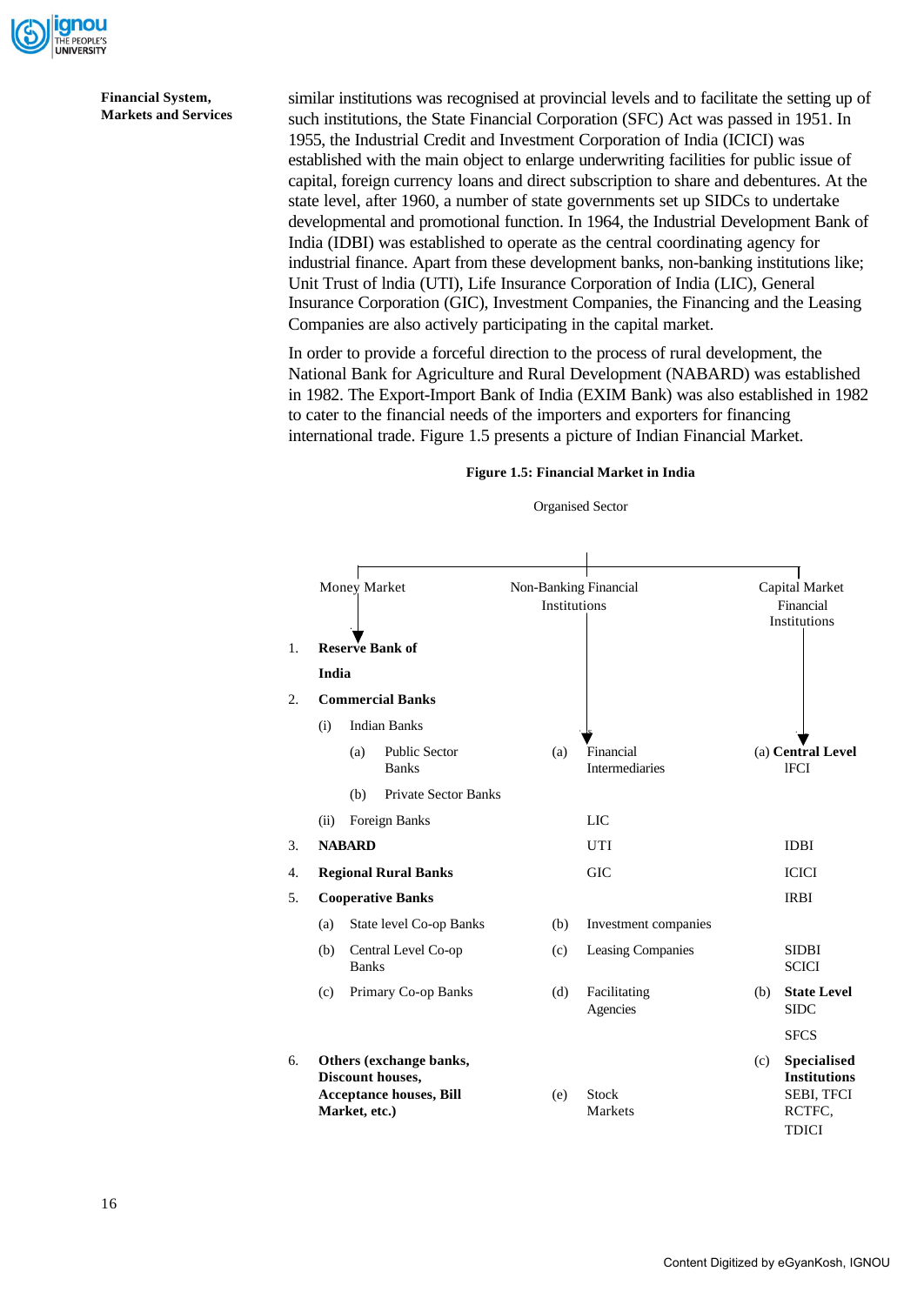

# **Financial System 1.7 SECURITIES MARKETS**

The security market plays a vital role in facilitating the free flow of funds from the surplus to deficit units and provides liquidity, marketability, safety, etc., to the investors and accelerates the rate of capital formation.

A financial security is a legal instrument that represents either an ownership or a creditorship claim. The ownership securities are equity shares and preference shares while creditorship securities are bonds and debentures. A debt security is used to raise a loan and promises to repay the borrowed money. The owner of a debt security is a creditor. Securities can be classified into:

- a) Government Securities, and
- b) Industrial Securities.

The Government securities are issued by Central Government, State Governments and Local Self Governments which includes the authorities like; Municipalities, Autonomous Institutions like; Port Trusts, Improvement Trusts, State Electricity Boards, Metropolitan Authorities, Public Sector Corporations and other Government Agencies like; IDBI, IFCI, SFCs. SIDCs, Housing Boards, etc. The government securities market happens to be an overwhelmingly significant part of the stock market in India. As in UK it is much larger than the industrial securities market. Certain Government agencies like; IDBI, Reserve Bank of India, NABARD, BIFR implement the government's various lending operations.

The instruments of raising funds in the industrial securities market are bonds, debentures, preference shares and equity shares. The size of the industrial securities market in India is relatively much smaller because of investment habits, level of education and industrial structure. During 1983-84, the household sector's savings contributed more than 80 per cent of the total savings in India. The investment of the household sector in the form of industrial securities in the same year was 0.36 per cent of the total savings in India. Thus, industrial securities are not a popular mode of investing their savings among individuals. The size of industrial securities market is relatively much smaller than that of the other industrialised countries.

The securities market, like financial markets, is divided into primary or new issue market and secondary market. The new issues of government and private corporate sectors are floated in the primary market. The secondary market provides liquidity to the outstanding securities or existing securities.

In the primary market, new issues are traded through public offer, offer for sale, private placement and right issues. The underwriters also play a vital role in floating the new issues. Once these new issues are floated and subscribed by the public, then these are traded in the secondary market. The securities market consists of organised stock exchanges and over the counter exchange. The stock exchange is a place where members on their own or on behalf of their clients buy and sell securities. Stock exchanges are auction markets. The exchange neither buys nor sells the securities but merely provides a trading place, where members through bids and offers, trade in securities. In the stock exchange, only listed securities which are permitted by the governing body of the stock exchange are traded. Upto June, 1996 there are 23 recognised stock exchanges. A detailed discussion on stock exchanges and the trading of various instruments in these exchanges is given in Block 2 of this course.

### **Over the Counter Exchange of India (OTCEI)**

'Over The Counter' (OTC) market is an informally organised group of brokers and dealers. It handles both primary issues and secondary transactions especially of those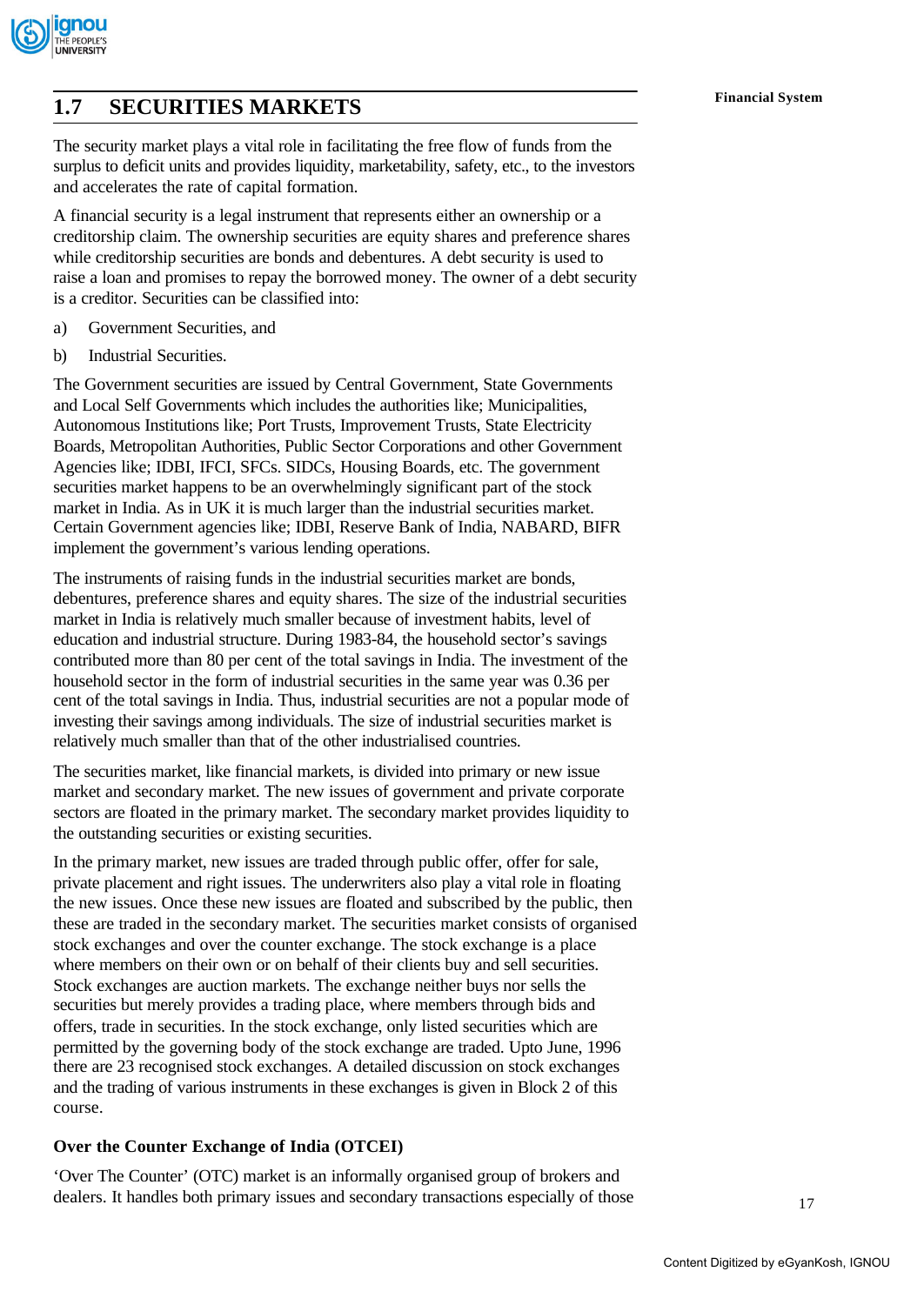

securities which are not listed in stock exchanges. The Over the Counter market is a negotiated market, because prices are settled through individual bargaining between buyers and sellers. In OTC market the business is not conducted at any one place designated as market place. Some stocks trade in the Over the Counter Market because the company is small or unknown or the company simply does not wish to list the security on a stock exchange or stock is closely held. Thus, over the counter market is the only place where certain stocks can be purchased or sold. Small companies or companies that do not meet exchange listing requirements are traded in over the counter market that have limited marketability and liquidity. The market is not well organised. Recently SEBI has taken steps to activate this market and OTCEI is established.

#### **National Stock Exchange (NSE)**

The total systems solutions adopted by NSE involves a technology which is the stateof-art. The base line software adopted by the NSE is already functioning in a number of exchange, viz., Vancouver, Mexico, Istanbul, and Caracas. This software has been developed and improved significantly by the NSE with the help of Tata Consultancy Services. The satellite communication network that is in the process of implementation will enable NSE not only to integrate the national market but also provide access to investors abroad as and when it is facilitated by policy changes. The brokers can sit in their own offices and trade on the system which offers versatile trading solutions. The trading software provides all the options which are available on a trading floor or through telephone trades. The screen provides entire market information at the press of a button which the existing telephone trade or trading floor cannot provide instantaneously. As the system provides for concealment of the identity of a market information continuously on a real time basis, it is a significant improvement over all the existing traditional trading systems. The screen gives all the required information about the depth of the market, the types of orders floating into the system, the best buy order value, the best buy price, the best sell price, the order value available at the best sells price, the last traded price, all previous trade that have taken place, outstanding orders of the concerned trading member, etc. Informations are dynamically updated. As market participants sit in their own offices they have all advantages of the back office support and facility to get in touch with their constituents.

### **Third Market**

Till 1970, the New York Stock Exchange required its members to trade in listed stock and to charge fixed commission. For large institutions, this was very expensive due to required minimum commission. Brokerage firms that were not members of the exchange faced no restriction on the commissions. They could charge and thus compete effectively for large trades in listed stocks of NYSE. Such transactions were said to take place in the **third market.** More generally, the term 'third market' refers to the trading of any exchange listed security in the OTC market. Later on their rules were relaxed and member of an organised stock exchange can deal in the third market.

The third market refers to Over the Counter Trading in listed stock. Shares traded are the same as those traded on the stock exchange.

Prices are fixed through negotiations and dealers have no responsibility of making the market. The existence of such a market is enhanced today by the fact that their trading hours are not fixed unlike organised exchange and they continue their activities when trading is halted in the exchange. The relationship in organised exchanges and OTC is depicted in Figure 1.6.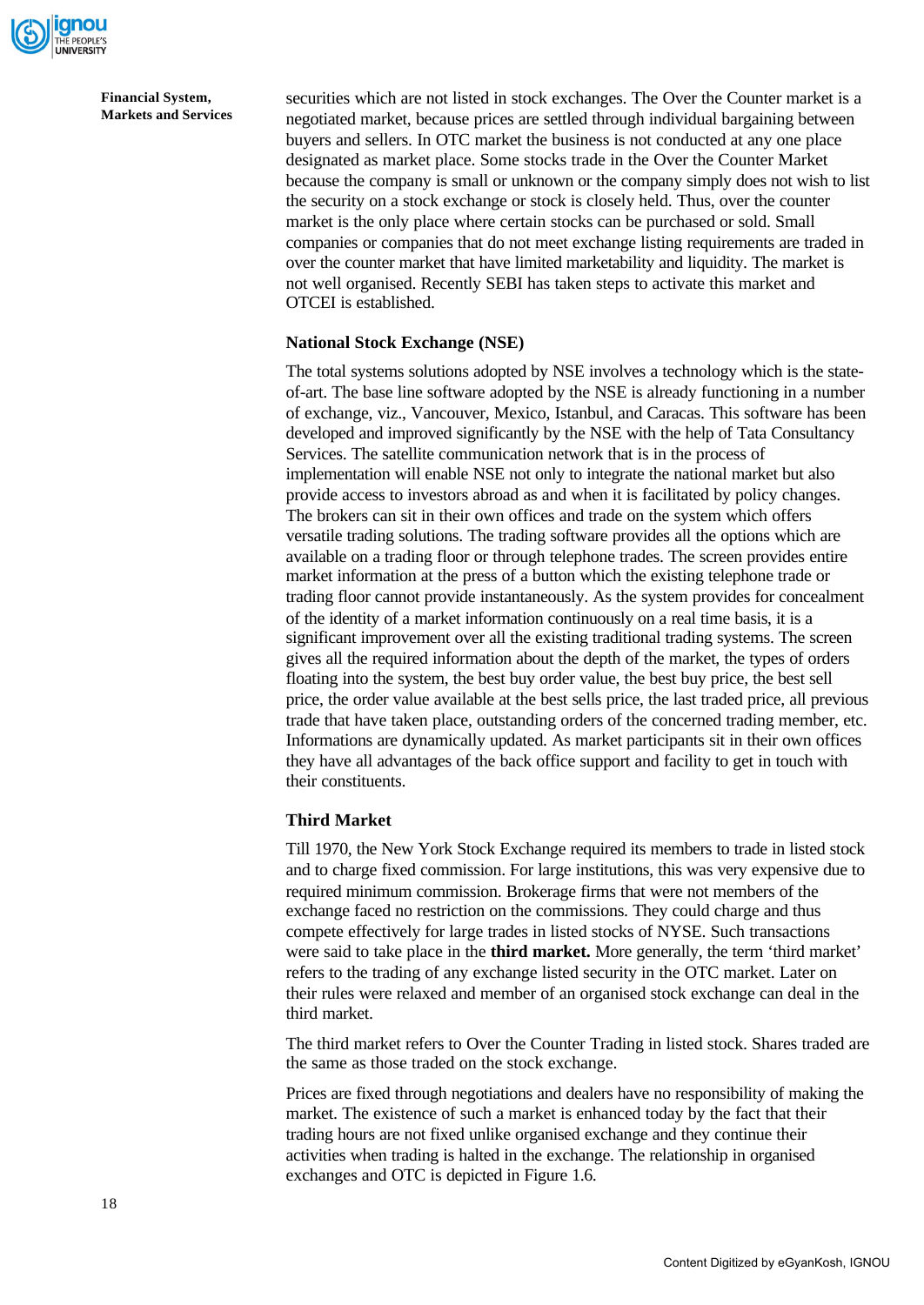





**Figure 1.6 : Relationship between Organised Exchanges and OTC**

The main customers of third market are institutional investors such as investment institutions, insurance companies, pension fund, mutual fund. Such investors believe that they can reduce their costs, get better prices, more rapid transactions in the third market than at organised exchanges. Small brokers/dealers who are not members of an organised exchange are also active in the third market. They can buy and sell the listed stock at negotiated prices. Private individual and small odd lot customers also transact business through the third market. The services offered by the third market are very less in comparison to the organised market, i.e., securities research, safety, etc. Thus, these overhead costs tend to be lower. These cost savings are usually reflected in lower net costs to the investors. As might be expected, some large stock transactions are conducted in third market in order to benefit from lower commissions.

#### **Fourth Market**

The fourth market refers to institutions and wealthy investors who directly buy and sell Securities among themselves and completely dispense with the brokerage services. Since these are direct deals, only two partners (buyers and sellers) and perhaps the third party who helped in finalising the deals are involved. The fourth market is eventually a communication network among block traders. These members in the fourth market are usually one individuaI and a few persons who communicate the buy and sell desires of their clients to block traders and thus facilitate direct deal to a negotiated price. Many institutions have dispersed with brokers and exchange all together for transactions in listed stocks. Trade of such type, where buyer and seller deal directly with each other and/or through some person(s) is called *fourth market.*

The main advantages of the fourth market are less commission, better price through direct negotiation, and rapid execution of the deal. These advantages suggest that the role of fourth market may become more wide spread in the future, especially as the role of financial services and big financial institutions grows.

In the United States, these transactions are facilitated by computer communications system Instill. This system automatically provides quotation and executions. The subscriber can enter the limit order in the computer where it can be noted by other subscriber who can, in turn, express their desire to take it, whenever two orders are matched the system automatically records the transaction and sets up the paper work for its completion. Subscriber can also use the system to find partners for a trade and then conduct negotiations by telephone. A monitor system exists in U.K. and is called Ariel.

Unlike other well developed capital markets, the Indian capital market has not developed in that manner. The capital market has become almost synonymous with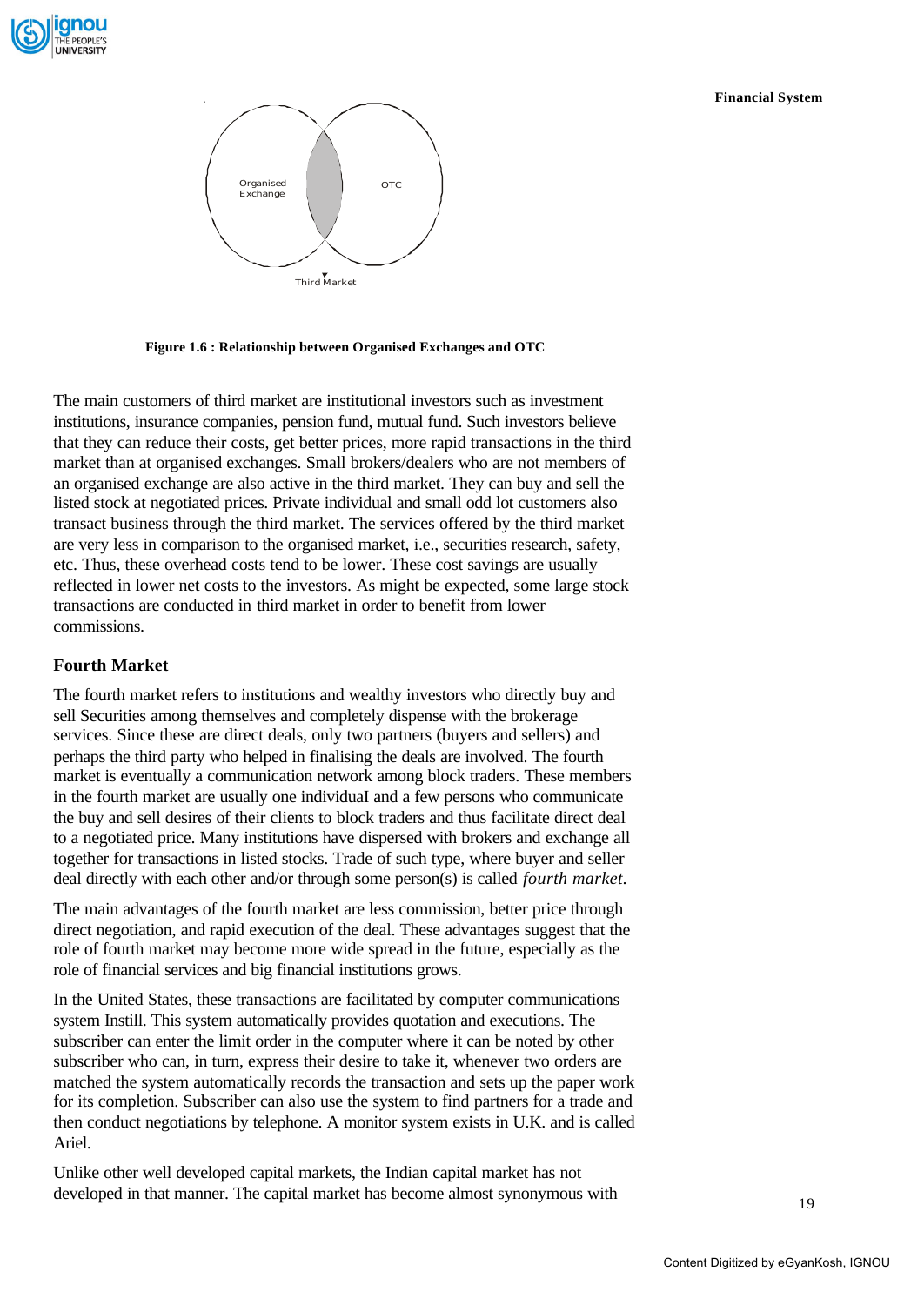

equity market. The debt market which is many times bigger than equity market in developed countries such as the U.S., U.K., and Japan, has hardly developed in India. The government securities market is confined only to banks and institutions and to some extent provident funds. Bulk of the investment in government securities has been to meet the statutory requirements. A genuine government securities market could not be developed in India until recently due to the fact that the yields of government securities are not market related. With the increasing alignment of yield rates on government securities with market rates, government securities are being absorbed even by corporate investors who have temporary liquid funds to manage.

The corporate debt market has not grown in the country because of several reasons. Since the term lending institutions have been providing loans for more than four decades on relatively concessional terms, co-operatives have been relying more on institutions for all their debt financing. Government and RBI regulations relating to interest rates, maturity pattern of debt, etc., also discouraged growth of genuine corporate bond market. With liberalisation in these areas, there are possibilities that the corporate bond market may grow once liquidity in debt market grows.

There are three more preconditions for healthy growth of liquidity in debt market. Insofar as organizational form of the debt market is concerned, NSE has now provided it for both government bonds as also private sector bonds. NSE is keen to develop a viable and vibrant market in the whole range of debt instruments including Commercial papers and Certificate of deposits. Since NSE system provides for effective delivery versus-payment mechanism.

The second major requirement for the development of a healthy market is the presence of active bond dealers who not only act as intermediaries but also make markets in the debt instruments. The Indian debt market lacks depth as it does not have resourceful and mature dealers in debt instruments. We do not have large and active dealers who can take positions in the market and be active market makers. All our brokerage firms are too small to make their presence felt in the bond market. They have limited resource base mainly due to their small equity base. Besides, as they are involved in several activities like equity trading, underwriting, etc., their financial resources are too thinly spread. Even in regard to equity trade they do not have capability of taking delivery of scrips in the market and wait for the funds to come from FII clients who insist on delivery versus-payment. The problem has become more acute as brokerage firms do not have credit lines from banks for all their activities. Brokerage funding has been discouraged for long. Banks have recently started lending money to brokers in a small way but the margins that they ask for lending against securities are too high.

### **1.8 GLOBALISATION OF FINANCIAL MARKETS**

Globalisation means the integration of financial markets throughout the world into an international financial market. Because of the globalisation of financial markets, entities in any country seeking to raise funds need not be limited to their domestic financial market. Nor are investors in a country limited to the financial assets issued in their domestic market. The factors that have led to the integration of financial markets are:

- 1) deregulation or liberalisation of markets and the activities of market participants in key financial centers of the world;
- 2) technological advances for monitoring world markets, executing orders, and analyzing financial opportunities; and
- 3) increased institutionalisation of financial markets.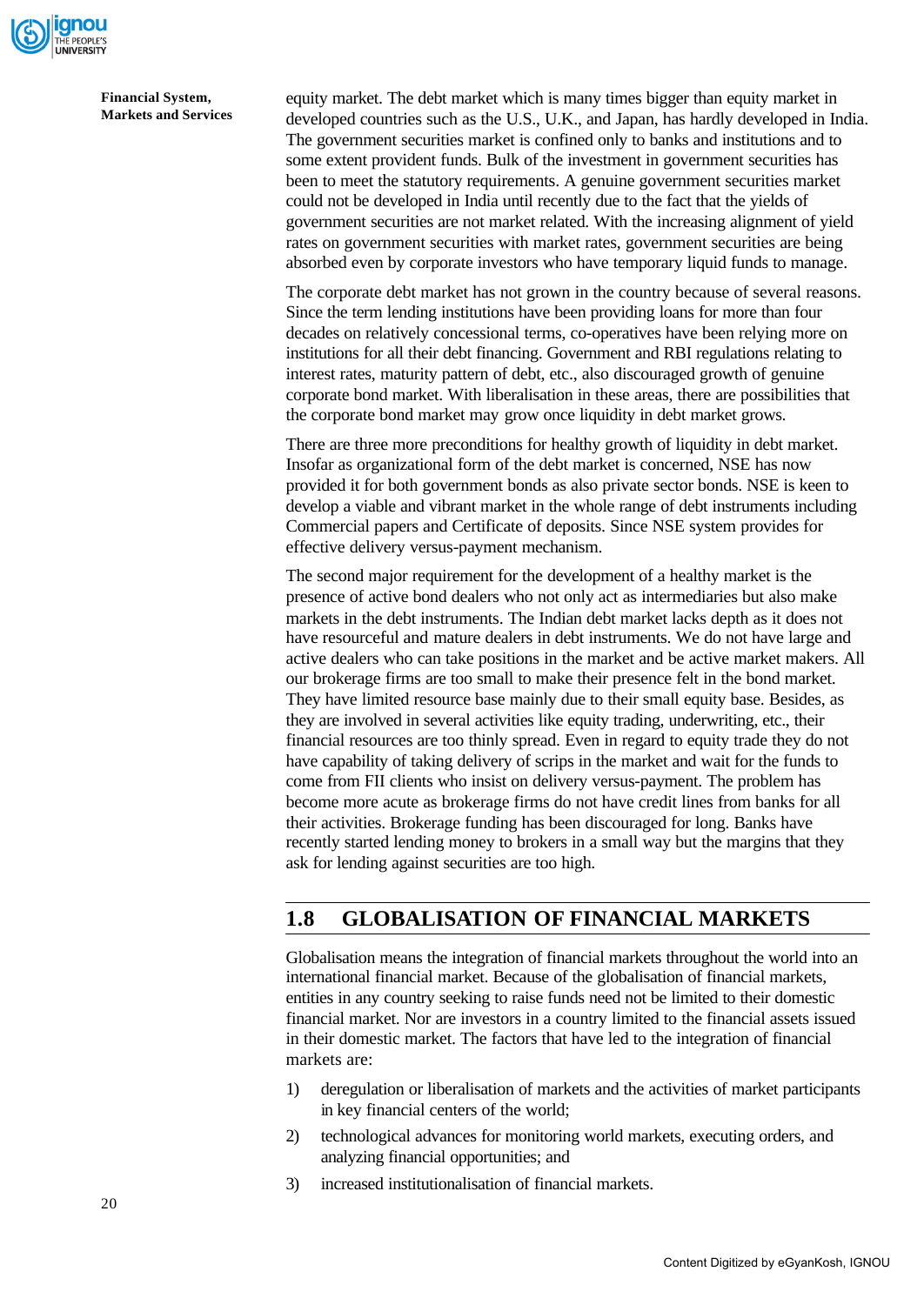

These factors are not mutually exclusive. Global competition has forced governments **Financial System** to deregulate or liberalise various aspects of their financial markets so that their financial enterprises can compete effectively around the world. Technological advances have increased the integration and efficiency of the global financial market. Advances in telecommunication systems link market participants throughout the world with the result that orders can be executed within seconds. Advances in computer technology, coupled with advanced telecommunications systems, allow the transmission of real-time information on security prices and other key information to many participants in many places. Therefore, many investors can monitor global markets and simultaneously assess how this information will impact the risk/reward profile of their portfolios. Significantly improved computing power allows the instant manipulation of real-time market information so that attractive investment opportunities can be identified. Once these opportunities are identified, telecommunications systems permit the rapid execution of orders to capture them.

The shifting of the roles of the two types of investors, retail and institutional investors, in financial markets is the third factor that has led to the integration of financial markets. The U.S. financial markets have shifted from being dominated by retail investors to being dominated by institutional investors. Retail investors are individuals, while institutional investors are financial institutions such as pension funds, insurance companies, investment companies, commercial banks, and savings and loan associations.

The shifting of the financial markets in the U.S. and other major industrialised countries, from dominance by retail investors to institutional investors is referred to as the institutionalisation of financial markets. Unlike retail investors, institutional investors have been more willing to transfer funds across national borders to improve the risk/reward opportunities of a portfolio that includes financial assets of foreign issuers. The potential portfolio benefits associated with global investing have been documented in numerous studies, which have heightened the awareness of investors about the virtues of global investing. Moreover, investors have not limited their participation in foreign markets to those of developed economies. There has been increased participation in the financial markets of developing economies, popularly referred to as emerging markets. Indian Financial markets too have been globalised in 1990's to a good extent.

## **1.9 CLASSIFICATION OF GLOBAL FINANCIAL MARKETS**

While there is no uniform system for classifying the global financial markets, Figure 1.7 provides a schematic presentation of an appropriate classification system. From the perspective of a given country, financial markets can be classified as either internal or external.



**Figure: 1.7 Classification of Global Financial Markets**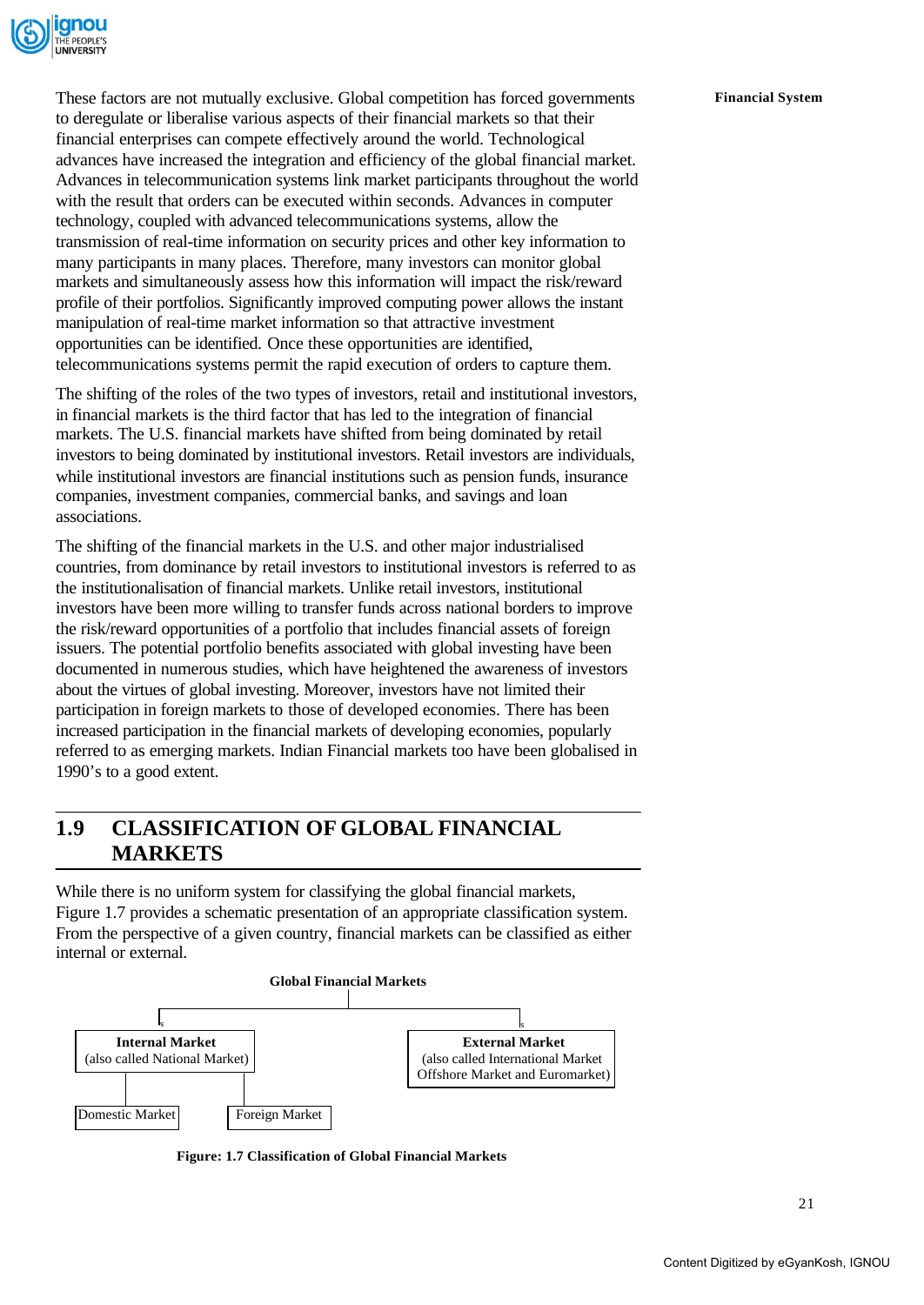

The internal market, also called the national market, can be decomposed into two parts, the domestic market and the foreign market. The domestic market is where issuers domiciled in the country where the securities are issued and where those securities are subsequently traded.

The foreign market of a country is where the securities of issuers not domiciled in the country are sold and traded. The rules governing the issuance of foreign securities are those imposed by regulatory authorities where the security is issued. For example, securities issued by non-U.S. corporation in the United States must comply with the regulations set forth in U.S. securities law. A non-Japanese corporation that seeks to offer securities in Japan must comply with Japanese securities law and regulations imposed by the Japanese Ministry of Finance. Nicknames have been used to describe the various foreign markets. For example, the foreign market in the U.S. is called the "Yankee market". The foreign market in Japan is nicknamed the "Samurai market", in the United Kingdom the "Bulldog market", in the Netherlands the "Rembrandt market", and in Spain the "Matador market".

The external market, also called the international market, includes securities with the following distinguishing features; at issuance they are offered simultaneously to investors in a number of countries; and they are issued outside the jurisdiction of any single country. The external market is commonly referred to as the offshore market, or more popularly, the Euromarket.

### **1.10 SUMMARY**

Financial system includes all those activities dealing in Finance, organised into a system. The financial system consists of Financial Institutions, Financial Markets, Financial Instruments and the Financial Services. Financial Institutions include both regulatory and intermediary institutions. Financial markets include both primary and secondary markets.

A financial market is a place or mechanism where funds or savings are transferred from surplus units to deficit unit. These markets can be broadly classified into money markets and capital markets. Money markets deal with short term claims or financial assets, whereas capital markets deal with those financial assets which have maturity period of more than a year. The functions of financial markets can be classified into two categories: Economic and Financial. From the perspective of a given country the global financial markets can be classified as either internal or external.

### **1.11 SELF ASSESSMENT QUESTIONS**

- 1) What do you mean by 'Financial System'? Explain the various components of Financial system.
- 2) What is a Financial Market? Explain its role and Function.
- 3) Explain the meaning of 'Capital Market' and 'Money Market'. Also bring out the similarities and the difference between these two markets.
- 4) Write a detailed account of Indian Money and Capital Markets.
- 5) What are factors that led the Indian Financial Markets into Global Financial Markets?